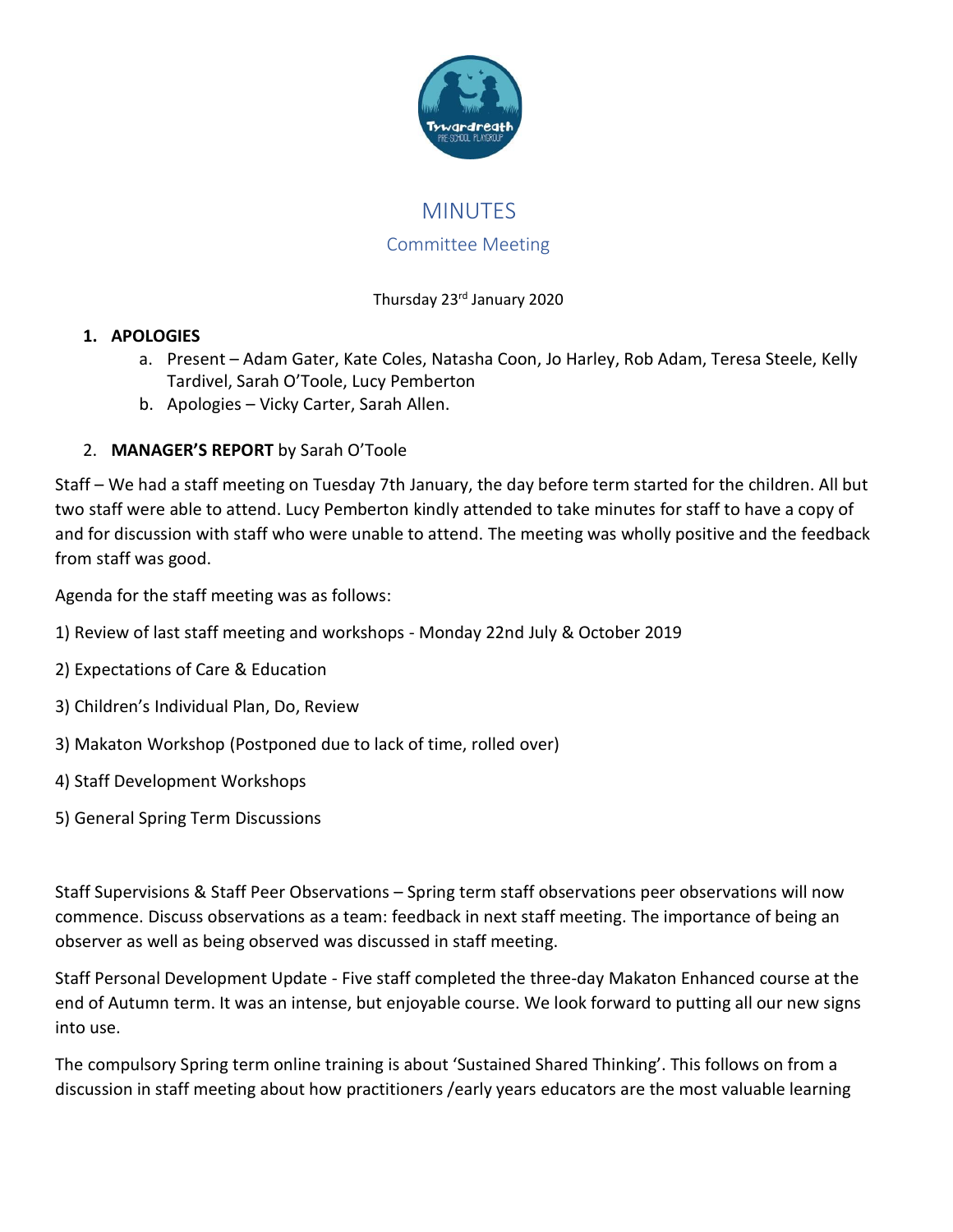

tool a child can have for their development. I have already done the course and felt the philosophies and strategies would benefit the staff's effective practice.

Other staff training booked for this term: Work, Rest and Play the Sensory Way; Intensive Interactions; Outdoor First Aid.

Staff Wellbeing – We are trialling 'staff lunch', where we all bring lunch into share once a fortnight, on a rota basis. Some staff expressed an interest in eating more healthily or losing weight, so we are mainly following Slimming World ingredients. Staff are also more active at present, with many attending fitness classes, gym sessions, dance lessons, walking and martial arts.

I (Sarah O'T) have booked on a two day 'Mental First Aid' course in April, which was recommended to me by Fowey Pre-School.

Setting Mission Statement/Aims – It was discussed during staff meeting that this needs a review, and we should do this in conjunction with the committee.

Quality of Education – Several parents, two grandparents and two local settings have all spontaneously spoken with me about our planning (learning intentions, implementation, and impact) and how impressed they are with it, in the last four weeks. It is valuable feedback when parents/families are grateful for the topics we are exploring and the areas and skills for development that we can target in an engaging way. One setting asked about our new 'Parents/Carers/Family Daily Update Board' in the porch, where families can see at a glance what our main intentions are for the week, day, how families can extend the learning area at home, what we have eaten etc. We got the bones of this idea from another local setting we visited. They also complimented the planning they had seen on Facebook, so I was pleased to be able to tell them we got the idea for the communication board from them!

Themes & Intentions - Our topic at present is 'Inspiration through stories'. We will then move on to Chinese New Year and British Science Week. Further details about these topics and what are intentions are for learning through the EYFS are in our newsletter.

Cultural Capital in the Community – The 22 School Risers all have a weekly morning group where we will take them out into the community for different experiences. Thus, will enrich their 'Cultural Capital', some definitions of this concept are as follows:

Broadening children's horizons and experiences which extend and stretch them and allow them to challenge themselves, benefit them now and in the future.

'Activities, provocations and lines of enquiry are designed to enhance vocabulary, build curiosity and engage children with delight and enthusiasm.' [Greg Bottrill \(2018\).](https://books.google.co.uk/books/about/Can_I_Go_and_Play_Now.html?id=8D43tAEACAAJ&source=kp_book_description&redir_esc=y)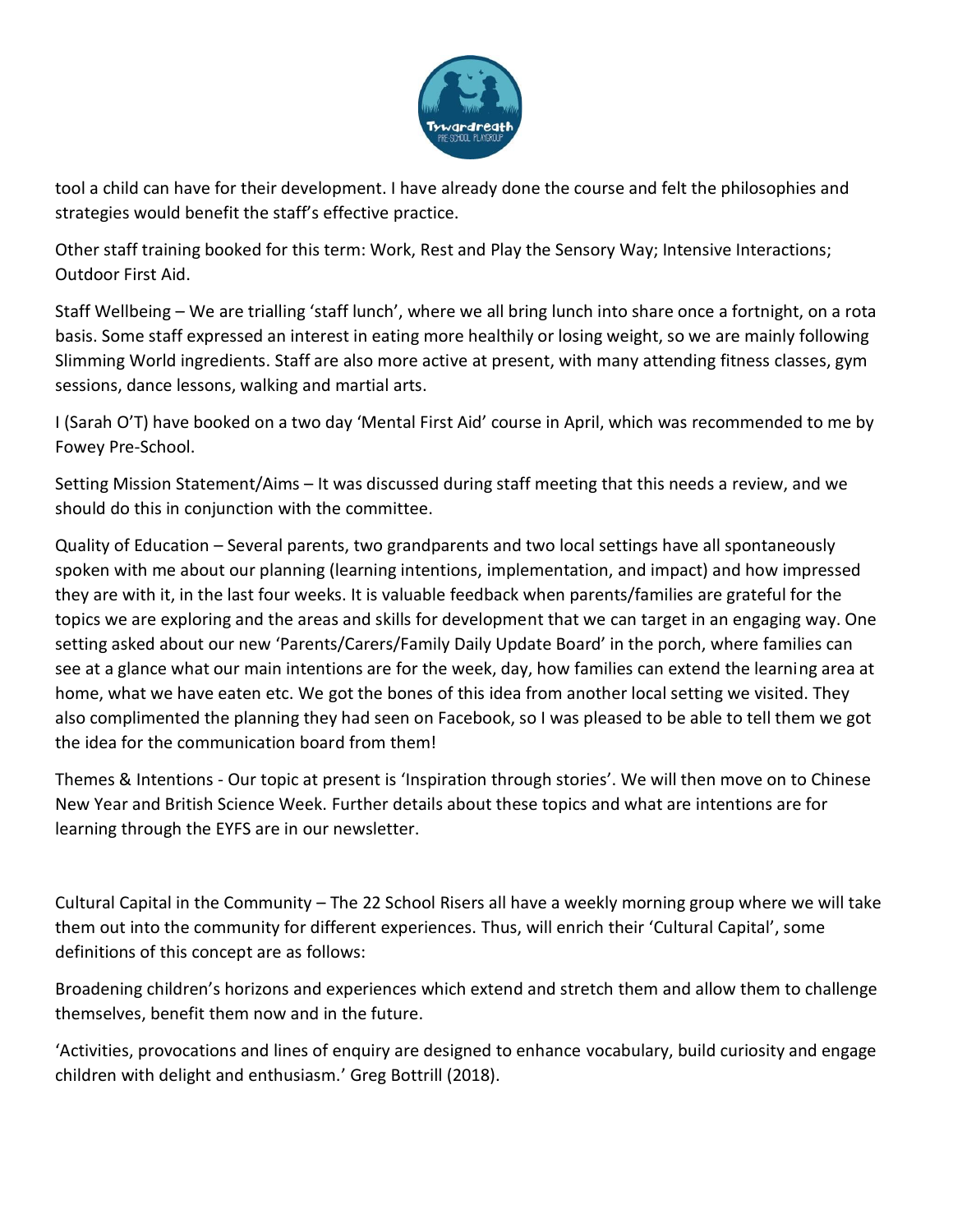

We have been to the train station, pump track, park and Library at Par Track and returned on the bus as our first outing.

We also have the following plans:

Walk down to Tywardreath Marshes, follow the river to the duck pond

Walk to Par Beach, park and bus back

Train to Lostwithiel to the fire station

Bus to Fowey to meet Fowey Pre-School on Readymoney beach

Bus to Fowey to go to the Aquarium and a ferry boat ride to Polruan and return.

If any committee are able to help us on outings (Tuesday, Wednesday and Friday mornings) we would appreciate this.

Safeguarding and Welfare – I have completely re-done the Risk Assessments, to make them more measurable and detailed, but accessible. All staff and students have been guided through a copy. Copies available on porch board and inside COSHH cupboard.

Partnership with Parents – In additional to the sharing learning and development board in the porch, we now have a new look monthly newsletter, I have made it more colourful, engaging and improved the layout. It looks a bit more professional and hopefully our families like it too.

A parent/carer survey is still something I would like to do asap. I am hoping to get it drawn up, to be announced on the February newsletter, with questions to be drafted in conjunction with the committee/staff.

| <b>Effective setting leadership</b>                                                                                                                                                                                         | <b>Previous</b>                                                                                        | <b>Progress on</b>                                                                                                                             | How can we make                                                                                                                                                                         |
|-----------------------------------------------------------------------------------------------------------------------------------------------------------------------------------------------------------------------------|--------------------------------------------------------------------------------------------------------|------------------------------------------------------------------------------------------------------------------------------------------------|-----------------------------------------------------------------------------------------------------------------------------------------------------------------------------------------|
| and management                                                                                                                                                                                                              | targets/actions                                                                                        | 23/01/2020                                                                                                                                     | this better?                                                                                                                                                                            |
|                                                                                                                                                                                                                             |                                                                                                        |                                                                                                                                                | <b>Actions/Targets</b>                                                                                                                                                                  |
| The Quality of Education<br><b>Learning and Development</b><br>fulfil their responsibilities in<br>meeting the learning and<br>development requirements of<br>the Early Years Foundation<br>Stage, including overseeing the | <b>Individual Targets - Share</b><br>these with parents/carers<br>verbally and during<br>consultations | <b>Individual Targets-Parents</b><br>been invited in for Spring<br>reviews on the newsletter.<br>Keypersons to follow this<br>up verbally also | Individual Targets -<br><b>Continuous</b> Share these<br>with parents/carers<br>verbally and during<br>consultations. Remind<br>parents they can use<br>Tapestry to add<br>observations |
| educational programmes                                                                                                                                                                                                      | Cohort Tracking - To be<br>analysed at the end of                                                      | <b>Cohort Tracking - Was</b><br>looked at during the staff                                                                                     | <b>Cohort Tracking -</b><br>Ongoing                                                                                                                                                     |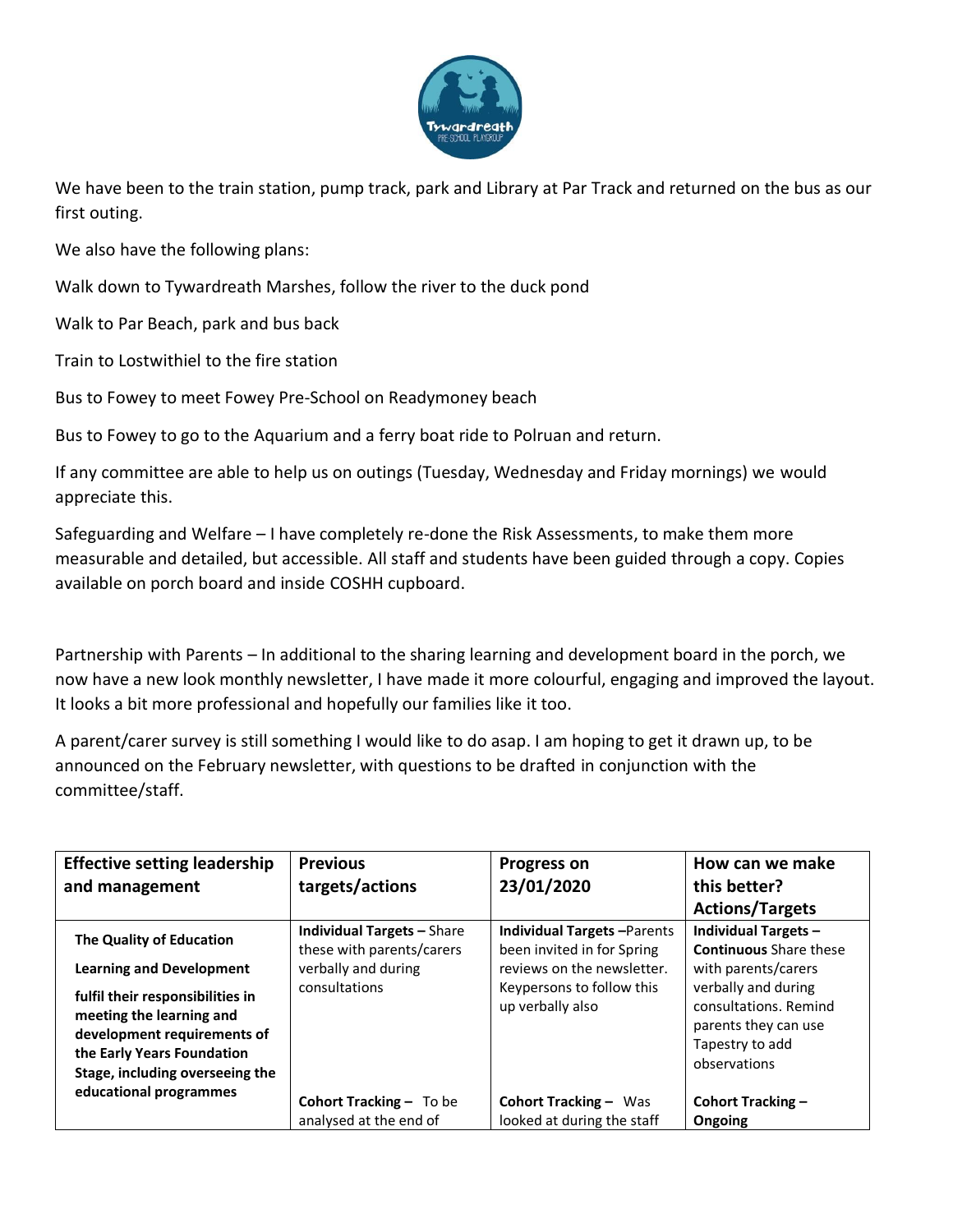

|                                                                                                                                                                                                                                                                                                                                                                      | Autumn term - ongoing.<br>Identify and address any<br>gaps. Record over/under<br>achievements and support                                                                | meeting on 7 <sup>th</sup> January<br>2020. It was spilt by cohort,<br>gender, EYPP and SEN.<br>Gaps and areas of over and<br>under target identified and<br>action plan made.                                                                                                                                 |                                                                                                                                                                                                                                      |
|----------------------------------------------------------------------------------------------------------------------------------------------------------------------------------------------------------------------------------------------------------------------------------------------------------------------------------------------------------------------|--------------------------------------------------------------------------------------------------------------------------------------------------------------------------|----------------------------------------------------------------------------------------------------------------------------------------------------------------------------------------------------------------------------------------------------------------------------------------------------------------|--------------------------------------------------------------------------------------------------------------------------------------------------------------------------------------------------------------------------------------|
|                                                                                                                                                                                                                                                                                                                                                                      | <b>ECAT</b> – Review ECAT scores<br>and plan and support<br>over/underachievers<br>accordingly                                                                           | <b>ECAT-ECAT scores wew</b><br>review at staff meeting on<br>7 <sup>th</sup> January 2020. One<br>referral to do to SaLT.                                                                                                                                                                                      | <b>ECAT Ongoing - ECAT -</b><br>Review ECAT scores and<br>plan and support<br>over/underachievers<br>accordingly<br>Review at end of Spring<br>2020. To do new starters<br>ECAT's this term                                          |
|                                                                                                                                                                                                                                                                                                                                                                      | <b>Two Year Checks - To be</b><br>reviewed, to ensure all are<br>complete and parents have<br>contributed and have a copy<br>of their child's 2YC                        | Two Year Checks - All<br>children from last terms<br>2YC complete and shared<br>with parents/carers                                                                                                                                                                                                            | Two Year Checks - three<br>new starters all attended<br>previous settings. One has<br>been asked for 2YC copy,<br>Need to get consent to<br>request information<br>sharing by parents for<br>other settings and request<br>2YC asap. |
|                                                                                                                                                                                                                                                                                                                                                                      | <b>Curriculum and Topics -</b><br>Were reviewed at staff<br>workshop assessments on<br>22/09/19. Will be listed<br>monthly on Newsletters                                | Curriculum and Topics-<br>Listed on newsletters and<br>door for parents. Now and<br>next topics. Staff discussed<br>the vision for a 'Broad and<br>Rich Curriculum' in staff<br>meetings and group page                                                                                                        | Curriculum and Topics -<br>Will be shared on the new<br>parent update board in<br>porch, along with ways<br>that learning can be<br>supported at home                                                                                |
| <b>Safeguarding and Welfare -</b><br>fulfil their responsibilities in<br>meeting the safeguarding and<br>welfare requirements of the<br><b>Early Years Foundation Stage at</b><br>all times, implementing them<br>consistently to ensure that all<br>staff share a sense of<br>responsibility to create an<br>environment that is welcoming,<br>safe and stimulating | Safeguarding - All staff to<br>complete the online Gov.uk<br>'Prevent' training. Ensure all<br>staff have updated their<br>basic safeguarding in the last<br>three years | Safeguarding - All staff<br>have attempted to<br>complete online prevent.<br>Three staff have got stuck<br>on the same screen, so<br>Sarah O'T will source a<br>different online training.<br>Teresa attending<br>Prevent/Wrap training on<br>Thursday 21 <sup>st</sup> November, as<br>our Safeguarding Lead. | Safeguarding - A link for<br>different staff training for<br>Prevent has been posted<br>on the staff<br>communication page.                                                                                                          |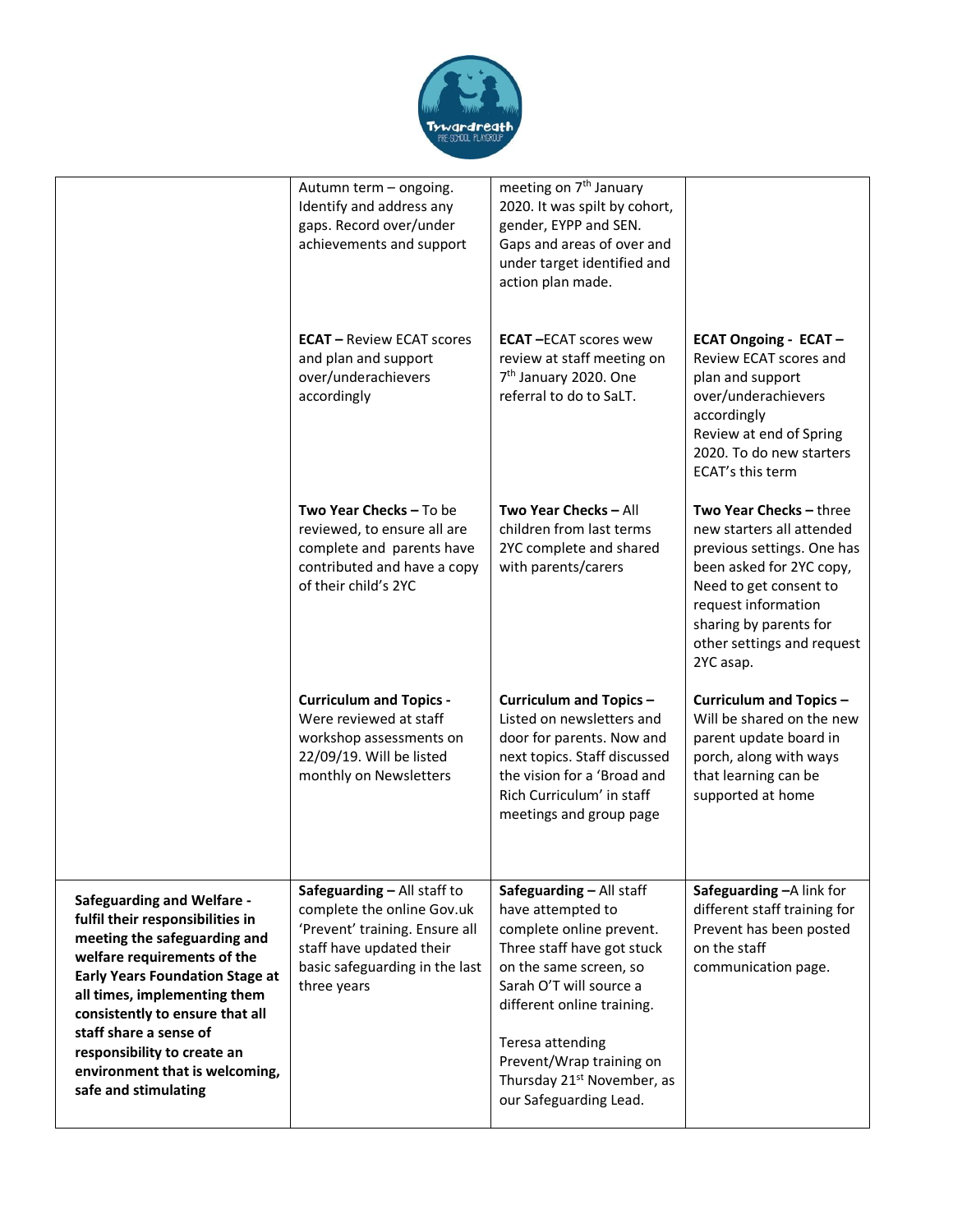

| <b>Risk Assessments - Have</b><br>now been completely re-<br>written. Copy on staff group<br>page, one copy on H&S<br>board in main room and an<br>additional copy in the<br>COSHH cupboard. New<br>student had an induction<br>and was given a copy of Risk<br>Assessments. Existing<br>student also updated and<br>given a copy | Beth cascaded FGM and<br>British Values training she<br>attended in September<br>during our last staff<br>meeting. Handouts were<br>made available and added<br>to staff group page<br><b>Risk Assessments - New</b><br>Health and Safety checklist<br>calendars are now situated<br>in the kitchen and porch.<br>These have more columns,<br>therefore more space to<br>write specifics in, such as<br>fire drills, first aid checked,<br>kitchen deep cleaning etc.<br>Autumn 2019 accident<br>forms have all been<br>audited. The top causes of<br>accidents are: Falling off<br>chairs (to be more vigilant<br>when watching how<br>children are sitting) and<br>thighs getting pinched in<br>the toilet seat (staff to |                                                                                                                       |
|-----------------------------------------------------------------------------------------------------------------------------------------------------------------------------------------------------------------------------------------------------------------------------------------------------------------------------------|-----------------------------------------------------------------------------------------------------------------------------------------------------------------------------------------------------------------------------------------------------------------------------------------------------------------------------------------------------------------------------------------------------------------------------------------------------------------------------------------------------------------------------------------------------------------------------------------------------------------------------------------------------------------------------------------------------------------------------|-----------------------------------------------------------------------------------------------------------------------|
| Heating and Lighting $-$ We<br>are looking to replace the<br>old night storage heaters<br>and UV lights with<br>something more efficient<br>and cost effective.                                                                                                                                                                   | return seat to small seat<br>after use, to prevent<br>trapping)<br>Heating and lighting - The<br>suspended ceiling and UV<br>strip lighting was replaced<br>in the October holiday with<br>new LED lights and new<br>ceiling tiles which include<br>insulation above                                                                                                                                                                                                                                                                                                                                                                                                                                                        | Heating and lighting -<br>Sarah O'T to get quotes<br>for heating upgrade.<br>Committee to look at<br>grants for work  |
|                                                                                                                                                                                                                                                                                                                                   | Policies - SOT looked<br>through the policies online<br>and some of them still refer<br>to the DPA 1998, instead of<br>GDPR 2019. SOT to amend.<br>Policies removed from<br>website temporarily.<br>SOT has drafted a Social<br>Media policy, to be altered                                                                                                                                                                                                                                                                                                                                                                                                                                                                 | <b>Policies</b> - Policies to be<br>checked, updates and<br>new Social media Policy<br>to be finalized and<br>adopted |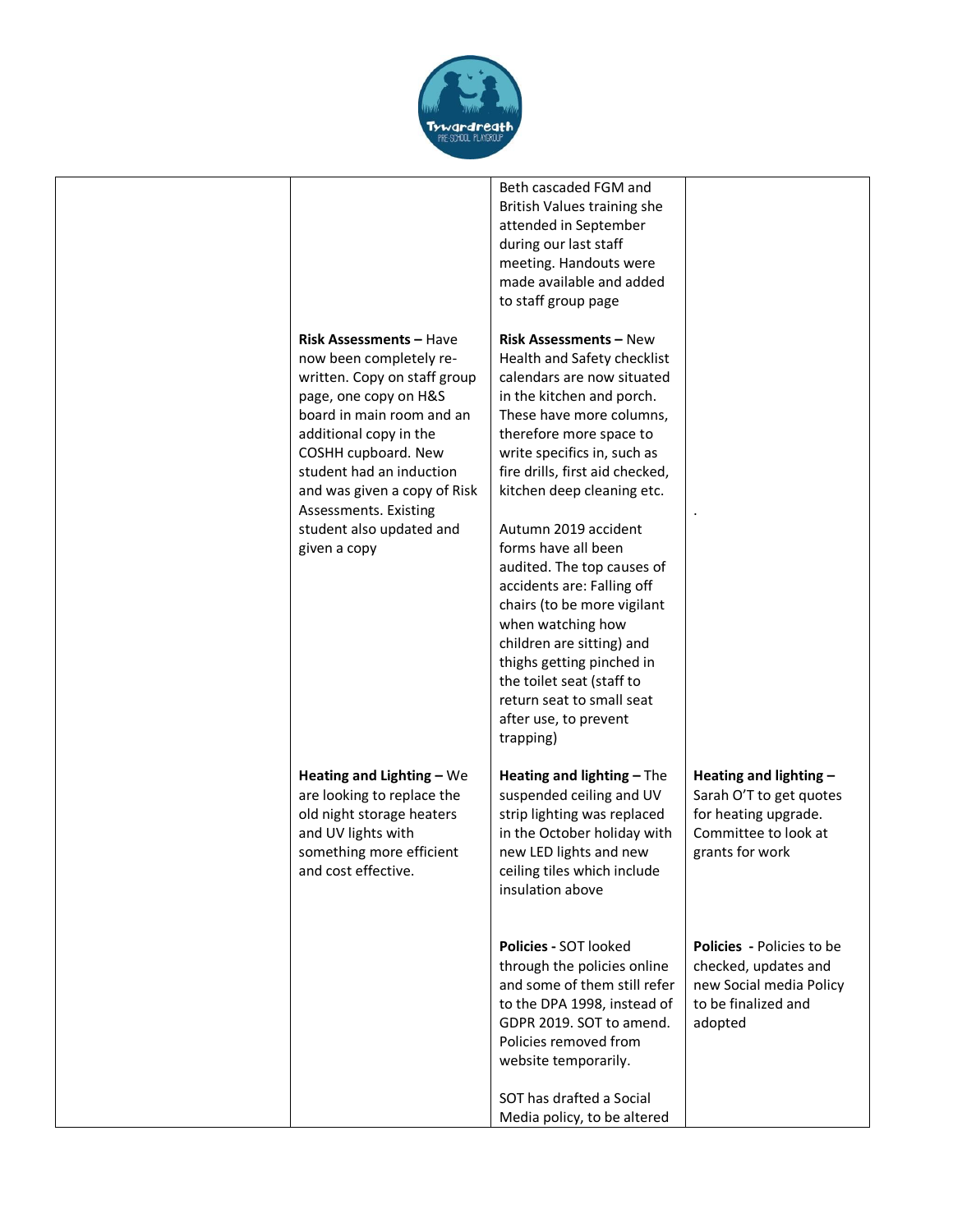

|                                                                                                                                                                                                                                                                        |                                                                                                                                                    | and adopted by the<br>committee<br>Maintenance - There is a<br>'jobs' list. None are urgent<br>or for hazardous issues.                                                                                                                                                                                                            | Maintenance - Working<br>party date Monday 18th<br>February 9-12, during half<br>term, for odd jobs. Will<br>add to Feb newsletter, to<br>invite families to attend.                                                                                                                                   |
|------------------------------------------------------------------------------------------------------------------------------------------------------------------------------------------------------------------------------------------------------------------------|----------------------------------------------------------------------------------------------------------------------------------------------------|------------------------------------------------------------------------------------------------------------------------------------------------------------------------------------------------------------------------------------------------------------------------------------------------------------------------------------|--------------------------------------------------------------------------------------------------------------------------------------------------------------------------------------------------------------------------------------------------------------------------------------------------------|
| <b>Self-evaluation and Targets -</b><br>have rigorous and effective<br>systems for self-evaluation that<br>inform the setting's priorities<br>and are used to set challenging<br>targets for improvement                                                               | Targets - Improve<br>mathematical opportunities                                                                                                    | Maths - Sarah and Tracey<br>attended the October<br>conference which is<br>focussed on maths. This<br>was fed back in January<br>staff meeting.<br>During evaluation the staff<br>rated that we are more<br>successful in carrying out<br>and measuring success of<br>mathematical<br>opportunities.<br>We are now able to recycle | <b>Maths - Evaluate maths</b><br>coverageand attainment<br>at end of spring term<br>2020.<br>Continue to look at ways                                                                                                                                                                                  |
|                                                                                                                                                                                                                                                                        | Be more environmentally<br>friendly/conscience as a<br>setting.                                                                                    | crisp packets through our<br>friends at Footsteps<br>Childcare Centre.                                                                                                                                                                                                                                                             | of recycling as highlighted<br>in the staff assessment<br>day                                                                                                                                                                                                                                          |
| <b>Personal/Professional</b><br>Development-<br>have effective systems for<br>supervision, performance<br>management and the continuous<br>professional development of staff<br>which have a positive impact on<br>teaching and children's learning<br>and development | Supervision - Carried out<br>termly.<br>Training - To check staff<br>training audit for core<br>courses (Safeguarding, Food<br>Safety, First Aid). | Training - Identified in<br>staff workshops. Teresa<br>and Sarah H now<br>completed first aid.<br>All staff have been asked to<br>complete a training log,<br>Sarah O'T to review these<br>at supervision in February                                                                                                              | Supervision - Ongoing<br>but up to date.<br>Training - All staff have<br>been asked to complete<br>online Sustained Shared<br>Thinking training on<br>Educare. This follows on<br>from discussions about<br>staff being the most<br>important tool in a child<br>learning and development<br>progress. |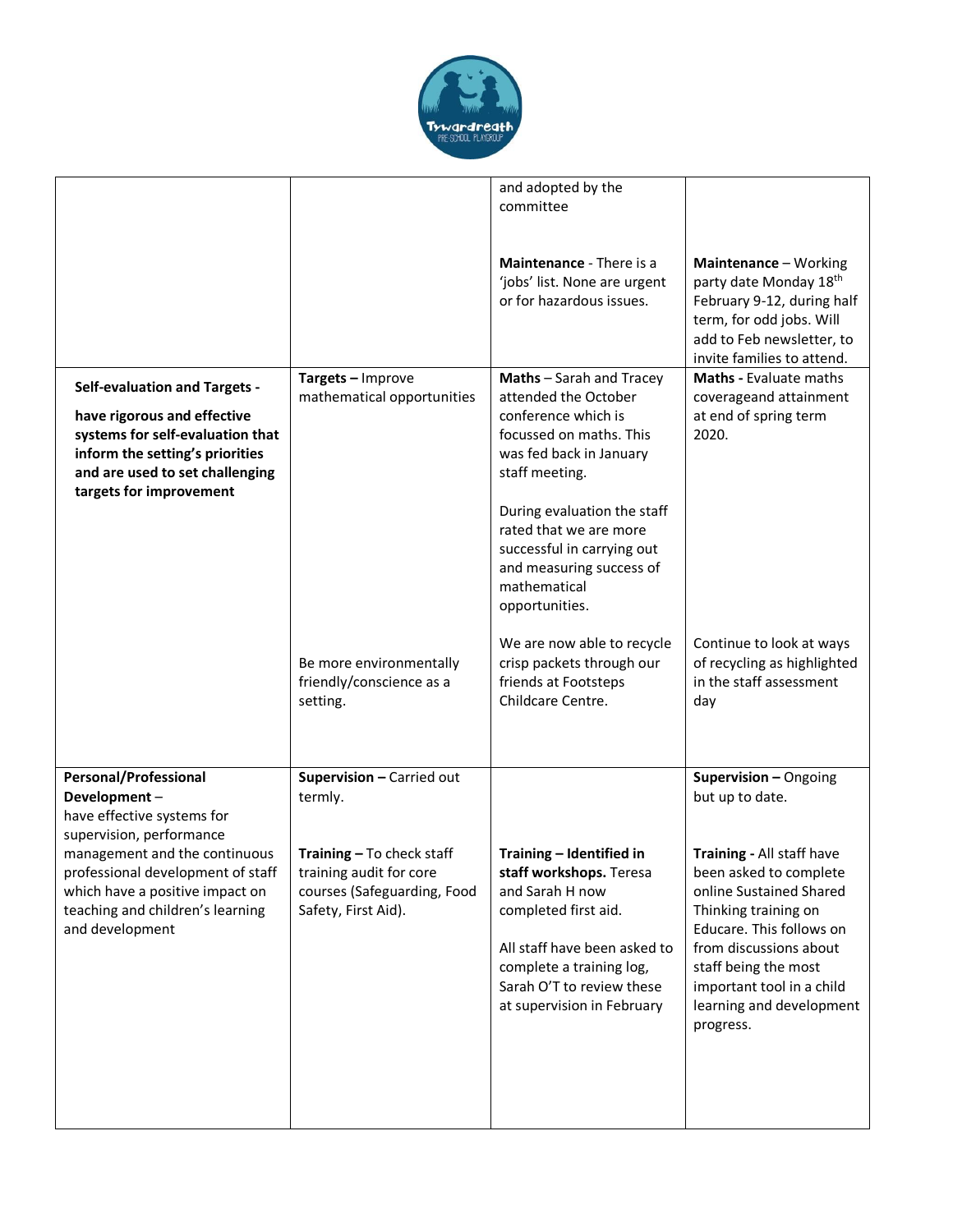

|                                   |                                                          |                                                        | <b>Peer Observations -</b>                                 |
|-----------------------------------|----------------------------------------------------------|--------------------------------------------------------|------------------------------------------------------------|
|                                   | Peer Observations - All staff                            | Peer Observations - Spring                             | Ongoing. To be completed                                   |
|                                   | will have a peer to peer                                 | term 2020 peer                                         | by March 2020 and                                          |
|                                   | observation this term. Their                             | observations now due. The                              | reviewed asap after as a                                   |
|                                   | choice of activity and then                              | importance of being                                    | staff group                                                |
|                                   | they will assess it on a form                            | observed and also                                      |                                                            |
|                                   | (now created in consultation<br>with staff and student). | observing and activity was<br>discussed during January |                                                            |
|                                   |                                                          | 2020 staff meeting                                     |                                                            |
| <b>Partnership with Parents -</b> | Partnership with Parents -                               | Partnership with Parents -                             | <b>Partnership with Parents</b>                            |
| have effective partnerships with  | Follow up with                                           | Ongoing. Parents/carers                                | - Follow up with                                           |
| parents and external agencies     | parents/carers who have not                              | invited to a Spring term                               | parents/carers who have                                    |
| that help to secure appropriate   | been in for a review for a                               | review and target setting                              | not been in for a review                                   |
| interventions for children to     | while or sharing sheets.                                 | on January and February                                | for a while or sharing                                     |
| receive the support they need     |                                                          | newsletter. Keypersons to                              | sheets.                                                    |
|                                   |                                                          | follow up meeting bookings                             |                                                            |
|                                   | <b>Community Events -</b>                                | Community Events $-A$                                  | <b>Community Events - April</b>                            |
|                                   |                                                          | fundraiser evening has                                 | event to be organized in                                   |
|                                   |                                                          | been planned for April. See                            | March committee                                            |
|                                   |                                                          | minutes for details.                                   | meeting.                                                   |
|                                   | Partnership with other                                   | Partnership with other                                 | Partnership with other                                     |
|                                   | providers - New duel setting                             | providers - All duel                                   | providers - Duel setting                                   |
|                                   | sharing sheets to be created                             | children have                                          | targets to be checked                                      |
|                                   |                                                          | communication books that                               | with other setting and                                     |
|                                   |                                                          | are regularly shared with                              | reviewed after half-term                                   |
|                                   |                                                          | other settings. Next Steps                             |                                                            |
|                                   |                                                          | and targets sheets were                                |                                                            |
|                                   |                                                          | recently added to these<br>books.                      |                                                            |
|                                   |                                                          |                                                        |                                                            |
|                                   |                                                          | New duel setting sharing                               |                                                            |
|                                   |                                                          | sheets made and books                                  |                                                            |
|                                   |                                                          | ordered for those missing.                             |                                                            |
|                                   |                                                          | Sarah O'T went to                                      |                                                            |
|                                   |                                                          | Footsteps to talk with the                             |                                                            |
|                                   |                                                          | Manager Kelly, about the                               |                                                            |
|                                   |                                                          | children we share.                                     |                                                            |
|                                   |                                                          | Discussed targets and new                              |                                                            |
|                                   |                                                          | sheets to be completed this                            |                                                            |
|                                   |                                                          | term                                                   |                                                            |
|                                   |                                                          | <b>Setting/Parent &amp; Carer</b>                      | <b>Setting/Parent &amp; Carer</b>                          |
|                                   |                                                          | <b>Communication - The</b>                             | <b>Communication - A new</b>                               |
|                                   |                                                          | committee group were<br>asked for their feedback       | whiteboard is to be                                        |
|                                   |                                                          | about communication from                               | installed in the porch with<br>a daily update for families |
|                                   |                                                          | setting. Most were happy,                              | and ideas of how they can                                  |
|                                   |                                                          |                                                        |                                                            |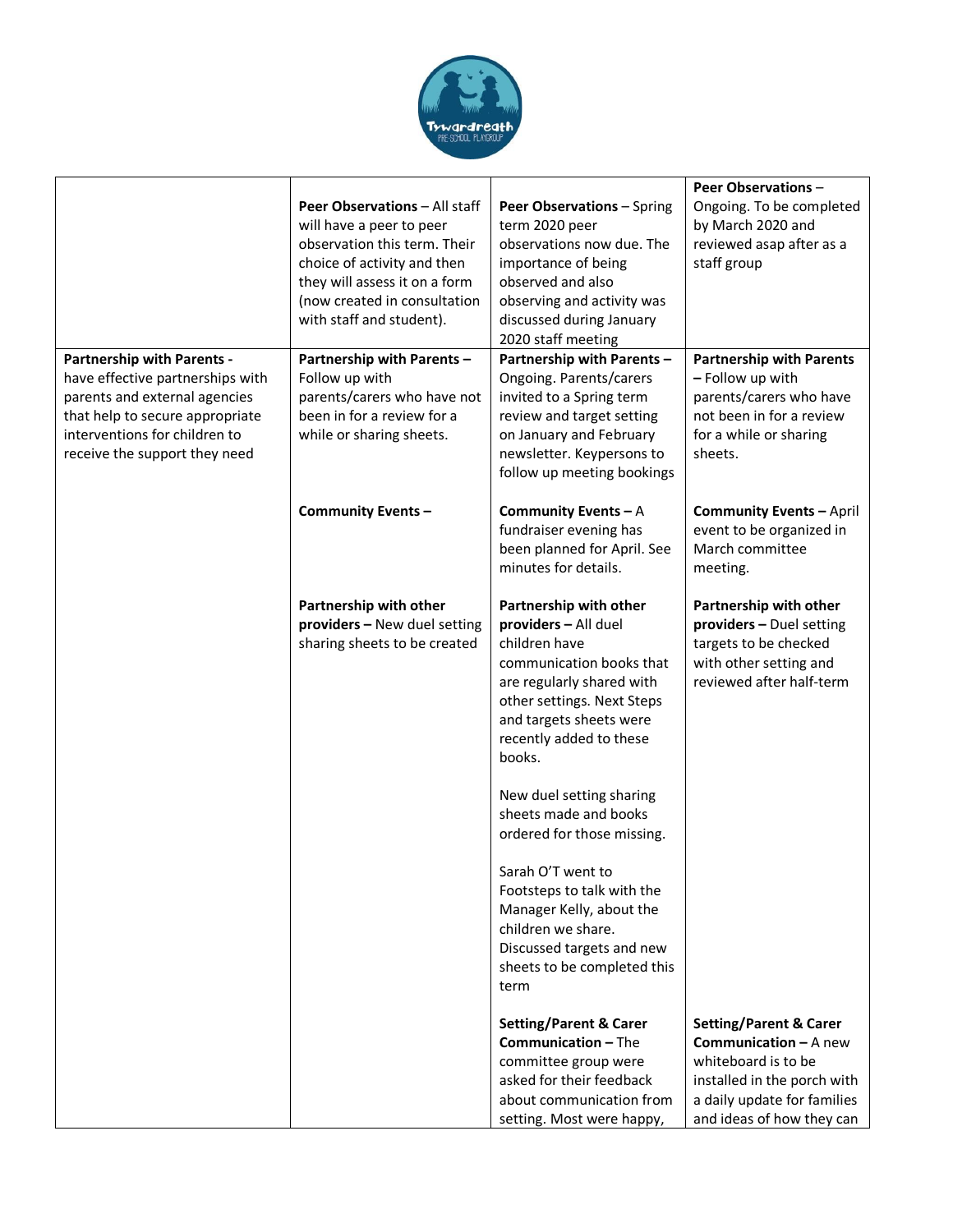

| one suggested daily<br>communication books for<br>every child (which is not<br>physically possible)/ Staff<br>good at adding<br>observations to Tapestry,<br>but Sarah O'T needs to<br>approve these more<br>regularly so they are able to<br>be viewed by<br>parents/carers | extend the learning at<br>home. Sarah O'T and<br>Sarah H saw one at<br>Footsteps when they<br>visited and think this<br>method will work well for<br>us too.                                                         |
|------------------------------------------------------------------------------------------------------------------------------------------------------------------------------------------------------------------------------------------------------------------------------|----------------------------------------------------------------------------------------------------------------------------------------------------------------------------------------------------------------------|
|                                                                                                                                                                                                                                                                              | Parent survey to be<br>created, committee and<br>staff to think of questions,<br>use Ofsted Inspection<br>Handbook as a reference<br>point. Survey to go out by<br>January on Survey<br>Monkey and a paper<br>option |

#### **3. FINANCE REPORT** by Sarah O'Toole

| Current Account (CA) balance on 13/11/19<br>Contingency (CF) Account balance on 19/11/19 | £14,363.62<br>£12,459.63 (£7000 transferred to CA 13/01/2020) |
|------------------------------------------------------------------------------------------|---------------------------------------------------------------|
| Easy Fundraising Total on 20/01/20                                                       | £180.30 (38 Supporters)                                       |
| Debts owed from July 2019 leavers                                                        | $£252.00 + £21.00 = £273.00$                                  |

- £252.00 2 letters sent; answerphone messages left 17/01/20/20
- £21.00 Contacted us on 20/01/2020 to say will pay at end of January (paid)

| Recent Big Expenses - | Lighting | £1508.16 |
|-----------------------|----------|----------|
|                       | Ceiling  | £1732.50 |
|                       | Total    | £3240.66 |

Recent Grants & Fundraising Devon & Cornwall Police £700 Secured by Tracey, to be spent on hi-vis and staffing for outings

We have 37 children (13 girls and 24 boys!). We now have two 2-year funded children, 25 x 3- and 4-year funded children (7 of these are 30 hours funded children, but 3 of these use hours at a dual setting).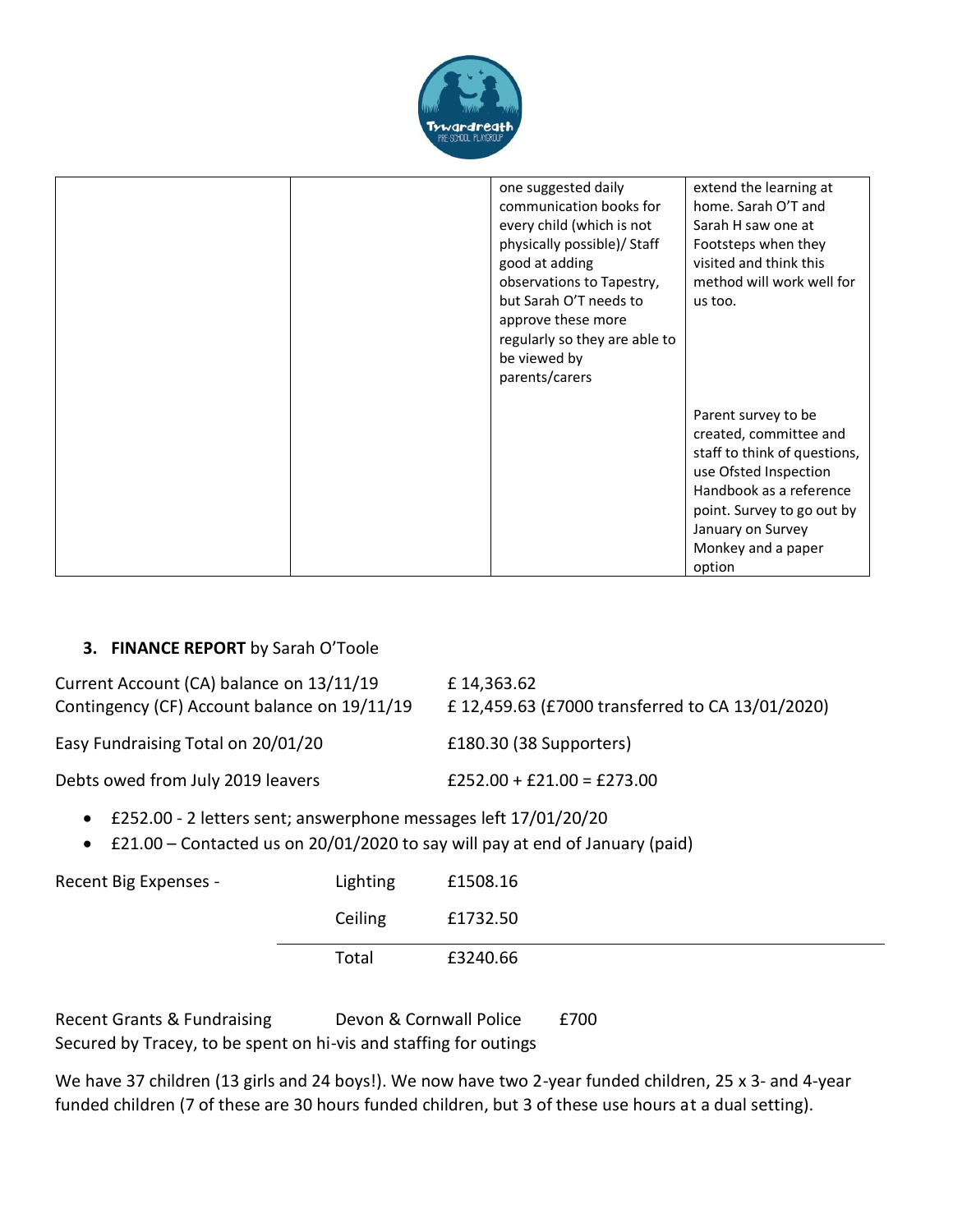

#### **4. GRANTS**

- a. SO has looked at Coop community fund but this is currently closed. Will look to reapply when open.
- b. LP has investigated the Tesco Bags of Help token grant this has been shelved till we have more certainty regarding renewal of the lease.
- c. JH has investigated the China Clay area community fund. SO said that money from this grant could contribute to the community green space that is in the process of transferring from the county council to the parish council.
- d. Action: LP to share the original list

#### **5. MAINTENANCE**

a. NC's partner has fixed the shed roof. The sink in the playroom has a new tap but SO is waiting for a quote to replace it with a trough sink. Cabinet needs building and wall in porch needs painting as does the door frames. Hedge needs trimming as well. Action: working party needs to be organised Mon  $17<sup>th</sup>$  Feb 9-12pm (Completed)

#### **6. SETTING MISSION STATEMENT/AIMS**

SO would like us to review the current mission statement. SO suggested that this could be included in the parent survey for opinion.

#### **7. POLICIES UPDATE**

- a. NEW SOCIAL MEDIA POLICY SO has done some research into other examples of Social media policies and has created a draft for the setting. She highlighted the different types to the rest of the committee.
- b. All current policies need all references to Data Protection need removing and updated. SO is keen to review all policies and make changes as required.

#### **8. PARENT/CARER SURVEY**

Action: SO to complete before Feb newsletter

#### **9. AOB**

- a. JH to draft a copy to the Brewery re the lease.
- b. Press Gang/Champagne Cornwall suggested date was Friday 24<sup>th</sup> April. Village Hall as potential venue. SO to check availability of venue and also to check the alcohol licence of the venue. Maybe charge an entrance fee that includes a pasty and a pint. KC to ask her parents what they have suggest regarding this. LO to find out about pasties, JH to find out about drinks from Kay Roberts and Jonny Smith.

#### **10. DATES FOR THE DIARY**

- a. Mon  $17<sup>th</sup>$  Feb working party (Completed)
- b. SO to ask Tracey Lewarne (Staff) if she'll organise an Easter disco fundraiser
- c. SO's 40<sup>th</sup> birthday 19<sup>th</sup> March